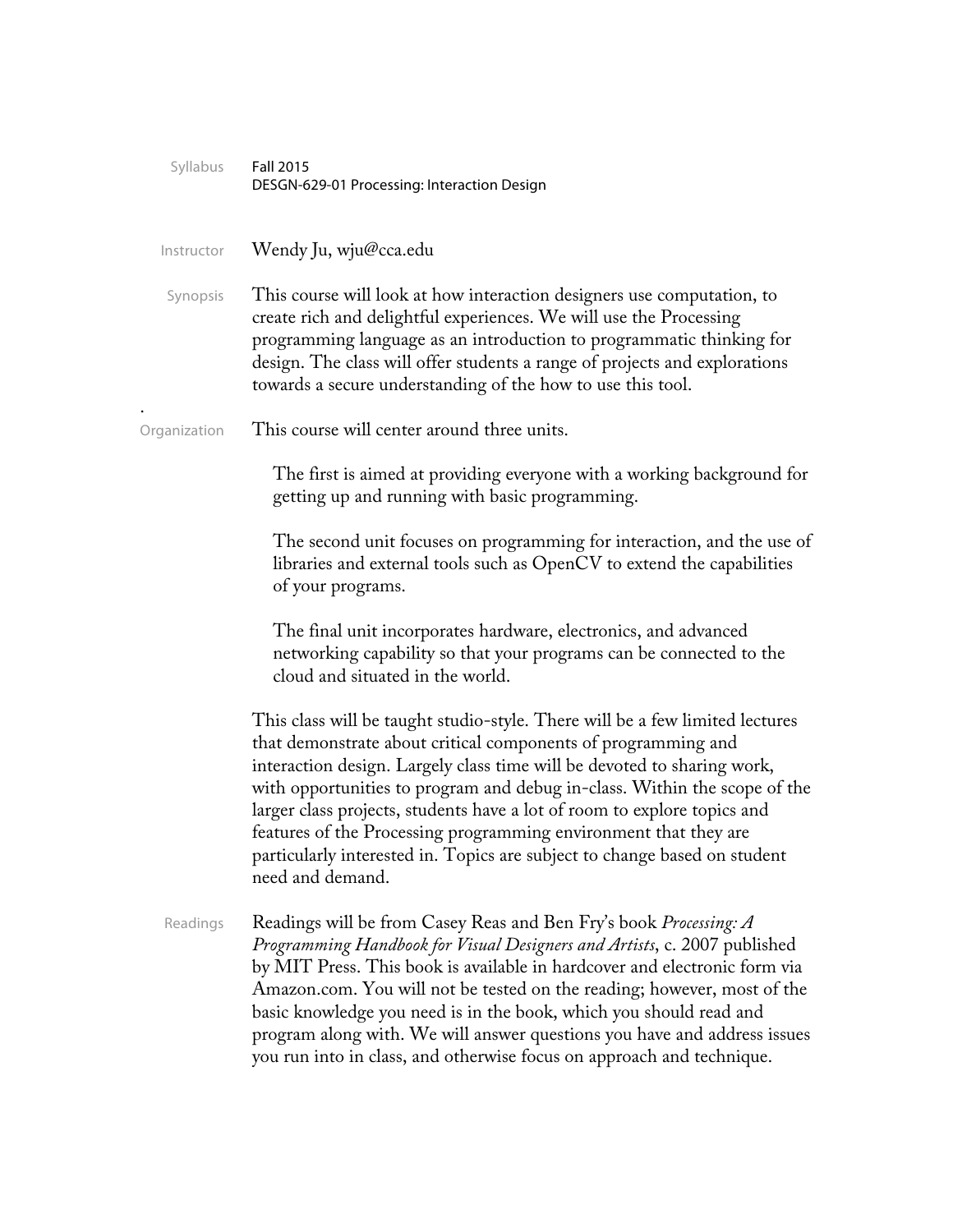| Learning outcomes of this class are: |
|--------------------------------------|
|                                      |

- ! understanding of programming fundamentals (variables, functions, data types, control operators, mathematical operators, input and output, libraries and modules.),
- ability to iteratively develop interactive programs through processes of ideation, sketching, critique, programming, debugging, and critique,
- ! comprehension of technical underpinnings of a wide variety of interactive products and programs,
- familiarization and engagement of larger open-source programming community as a resource, and
- ability to express creative ideas through the art of programming.
- Evaluation Feedback on work will be primarily given as in-class critique, although a numeric grade will be given to each project. Grades will be based on your project work. Please feel free to contact the instructor at any time for a more detailed qualitative evaluation of your performance and progress.

| Project 1                 | 20% |
|---------------------------|-----|
| Project 2                 | 20% |
| Project 3                 | 20% |
| <b>Final Presentation</b> | 20% |
| Participation             | 20% |

Schedule

## Week

|  | September 1                                                                                      |                                                                         |  |
|--|--------------------------------------------------------------------------------------------------|-------------------------------------------------------------------------|--|
|  | (Wendy remote)<br>Introductions<br>Course overview<br>Hello World                                | <b>PROJECT 1: Like Clockwork</b><br>READING: R&F, pages 1-172, 245-250. |  |
|  | September 8                                                                                      |                                                                         |  |
|  | (Wendy remote)<br>TOPIC: Programming fundamentals<br>What Lies Beneath<br>The Art of Programming |                                                                         |  |

## 3 September 15

TOPIC: Inputs, Outputs and Interaction